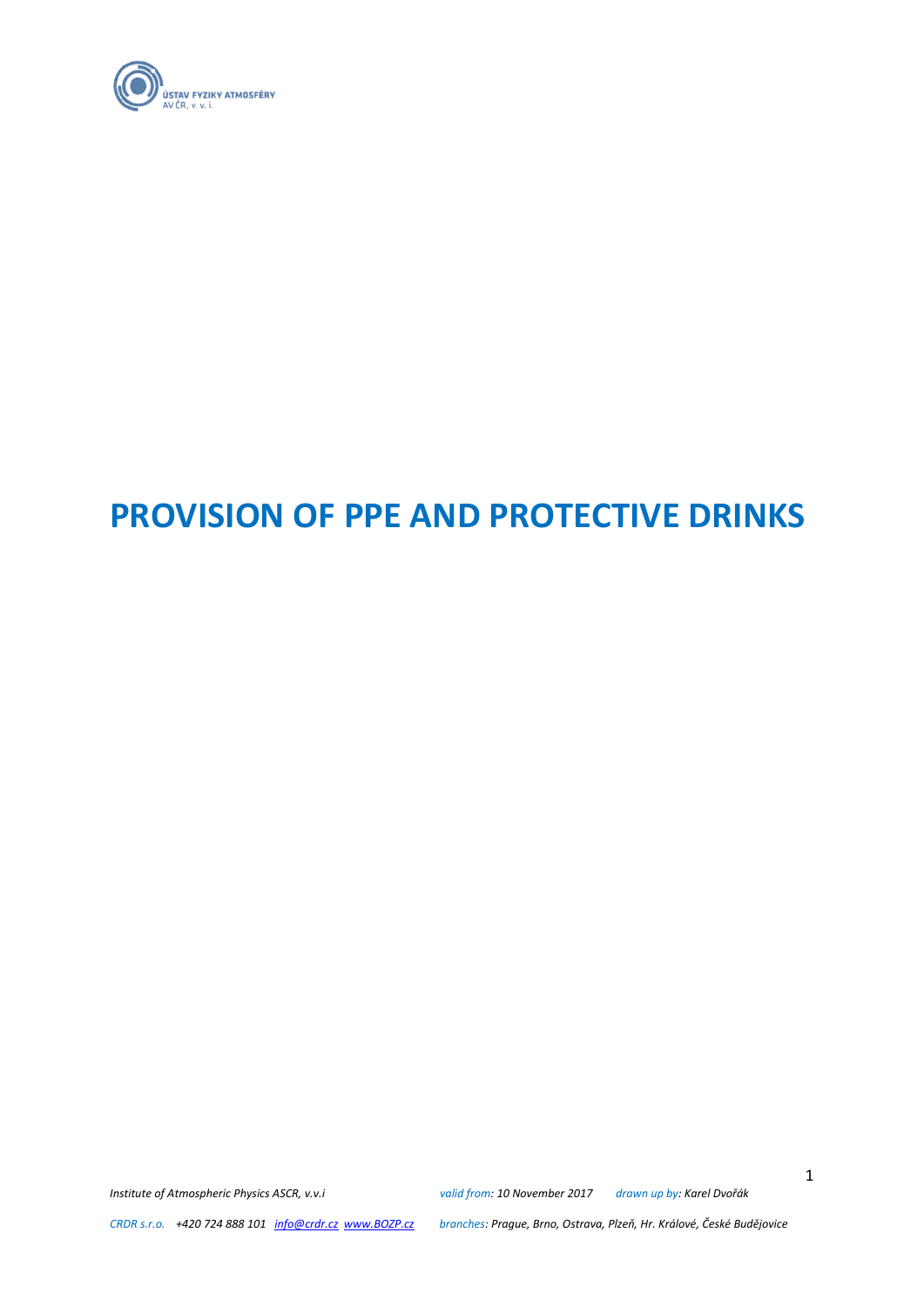

# **Table of Contents**

| 1. |      |                                                                                          |  |
|----|------|------------------------------------------------------------------------------------------|--|
| 2. |      |                                                                                          |  |
| 3. |      |                                                                                          |  |
| 4. |      |                                                                                          |  |
|    | 4.1. | General principles of provision of personal protective work equipment, washing, cleaning |  |
|    | 4.2. |                                                                                          |  |
|    | 4.3. | Organisational instructions for the provision of personal protective work equipment,     |  |
|    | 4.4. |                                                                                          |  |
|    | 4.5. |                                                                                          |  |
|    | 4.6. |                                                                                          |  |
|    | 4.7. |                                                                                          |  |
|    | 4.8. |                                                                                          |  |
|    | 4.9. |                                                                                          |  |
| 5. |      |                                                                                          |  |

### **List of Annexes:**

| Risk assessment tables for the selection and use of protective equipment for work<br>professions and work activities included in Chapter 4.9 | Annex 1 |
|----------------------------------------------------------------------------------------------------------------------------------------------|---------|
| Record sheet of issued personal protective equipment                                                                                         | Annex 2 |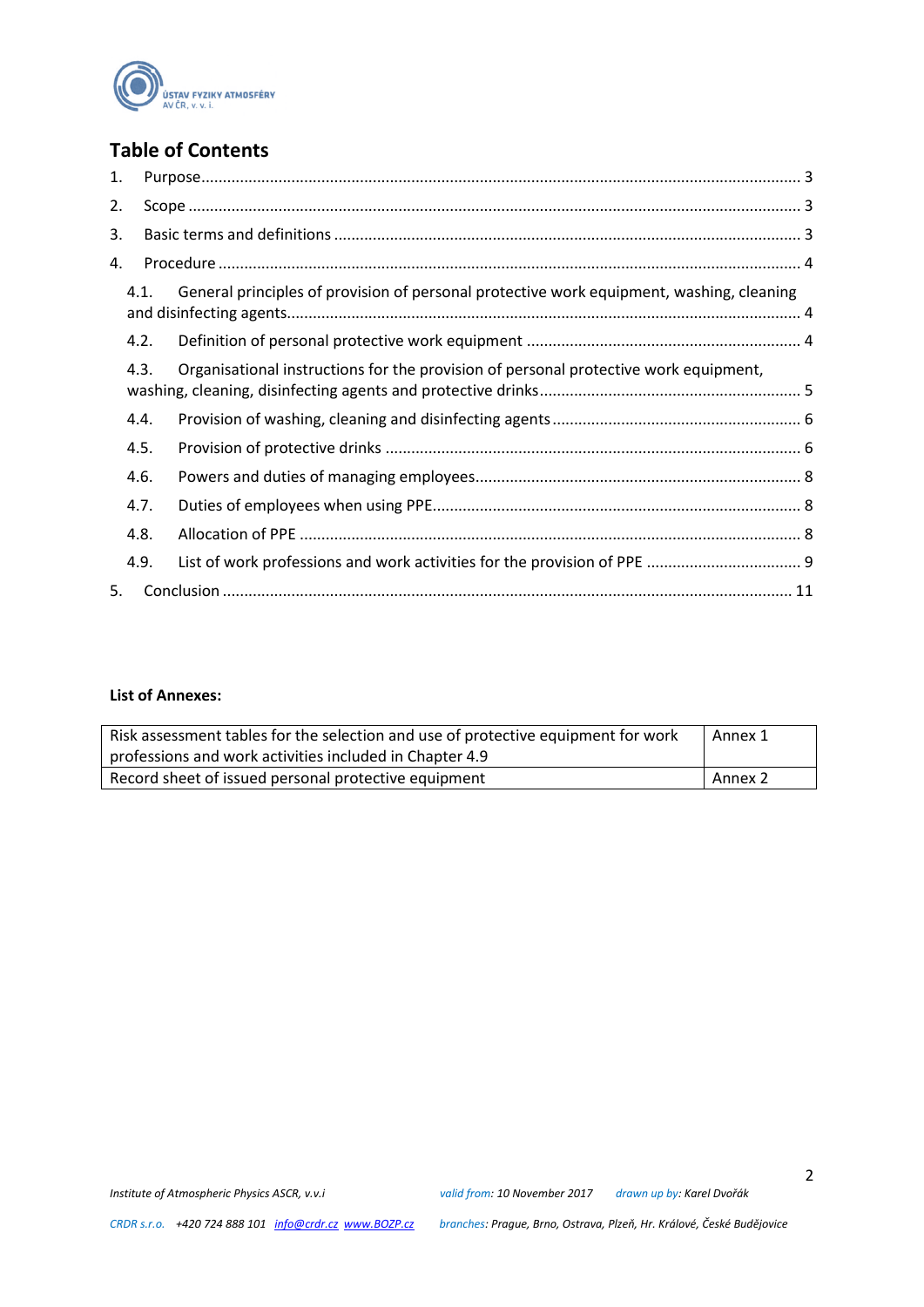

# **1. Purpose**

<span id="page-2-0"></span>The purpose of these OSH Guidelines consists in defining the principles of the provision of personal protective work equipment, washing, cleaning and disinfecting agents and protective drinks in the Institute of Atmospheric Physics ASCR, v.v.i. on the basis of Government Decree No. 495/2001 Sb., to regulate the scope and more specific conditions for the provision of personal protective equipment, washing, cleaning and disinfecting agents, and *Government Decree No. 361/2007 Sb*., laying down the conditions for the protection of health at work, as amended. These government decrees are the implementing regulations of *Act No. 262/2006 Sb., the Labour Code*, as amended, and *Act No. 309/2006 Sb.*, as amended.

The Labour Code (hereinafter referred to as the "LC") lays down the employer's obligation to provide the employees with PPE when the risks cannot be avoided or sufficiently limited by technical means of collective protection or by measures of work organisation.

# <span id="page-2-1"></span>**2. Scope**

These Guidelines apply to the whole Institute of Atmospheric Physics ASCR, v.v.i.

The OSH Guidelines are drawn up in accordance with the risk assessment carried out with the Institute of Atmospheric Physics ASCR, v.v.i. according to the *SH and FP guidelines* and *Section 102 (4) of the LC* and the measures taken to limit the impact of the risks. The risk assessment tables for the selection and use of protective equipment for work professions and work activities included in Chapter 4.9 are set out in Annex.

# <span id="page-2-2"></span>**3. Basic terms and definitions**

| <b>OSH</b> | Occupational safety and health                                                                                                                                                                                                                                                                                                                                                                                                                                                                                                                                                                                                                                                                                        |
|------------|-----------------------------------------------------------------------------------------------------------------------------------------------------------------------------------------------------------------------------------------------------------------------------------------------------------------------------------------------------------------------------------------------------------------------------------------------------------------------------------------------------------------------------------------------------------------------------------------------------------------------------------------------------------------------------------------------------------------------|
| <b>PPE</b> | Personal protective work equipment is equipment designed to protect the<br>employees against risks of possible life and health hazards connected with the<br>performance of their work. PPE includes also working clothes or footwear<br>provided to the employees in a working environment in which clothing or<br>footwear is at work subject to extraordinary wear and tear or pollution or serves<br>a protective function.<br>* Protective drinks must not pose any risk to health, must have appropriate<br>temperature and must not contain more than 6.5 percent by weight of sugar. The<br>amount of alcohol in them must not exceed 1 percent by weight; drinks for<br>minors must not contain any alcohol. |
| <b>SI</b>  | Safety inspector (external competent person)                                                                                                                                                                                                                                                                                                                                                                                                                                                                                                                                                                                                                                                                          |
| <b>ME</b>  | Managing employee                                                                                                                                                                                                                                                                                                                                                                                                                                                                                                                                                                                                                                                                                                     |
| ME OSH     | Managing employee for OSH (Facility Manager)                                                                                                                                                                                                                                                                                                                                                                                                                                                                                                                                                                                                                                                                          |

#### **For the purposes of these Guidelines, PPE are not:**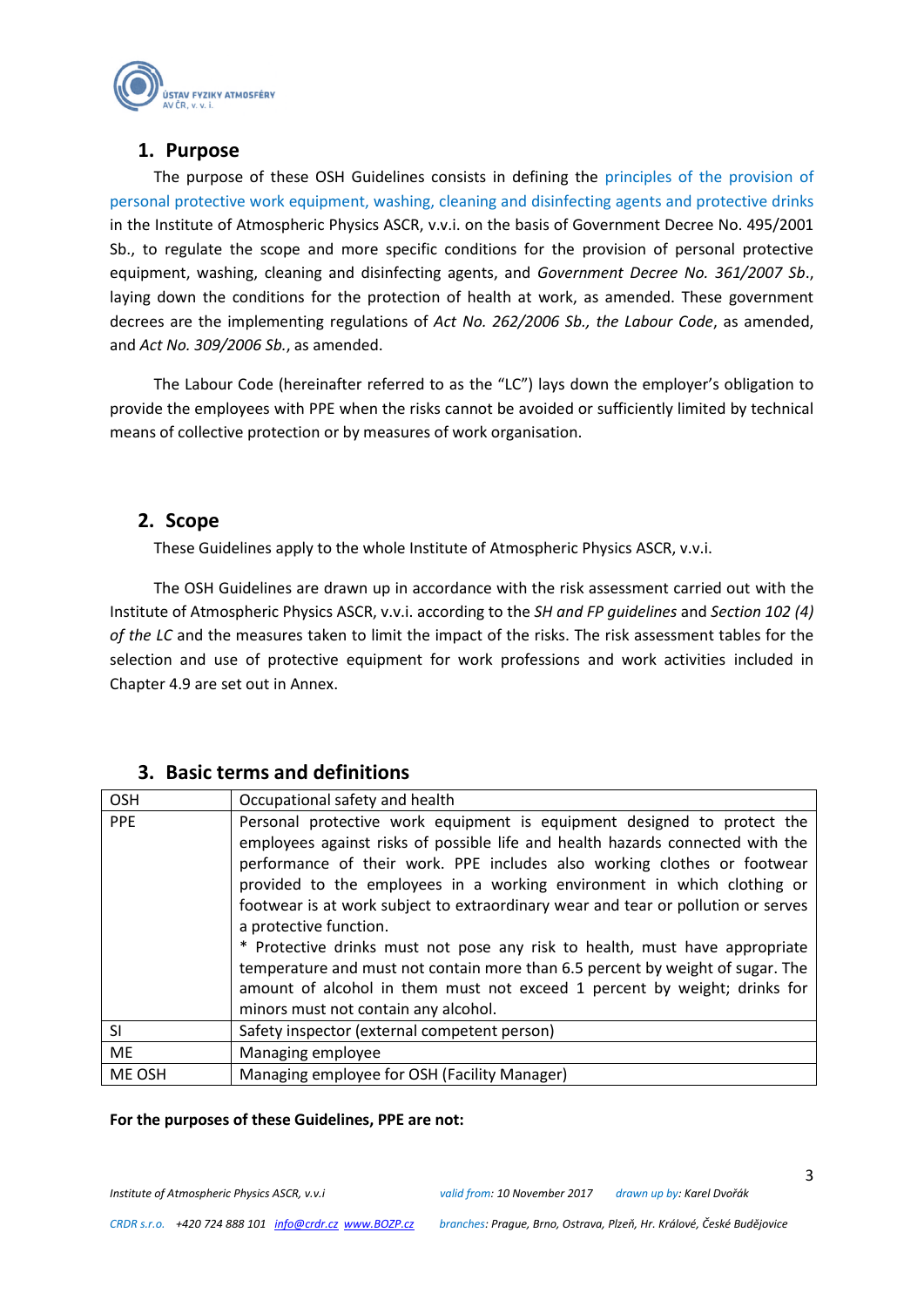

- ordinary working clothes and shoes that are not specifically designed to protect the health of the employees and that are not at work subject to extraordinary wear and tear or pollution or do not serve a protective function;
- PPE for means of road transport;
- sports equipment;
- self-defense equipment;
- devices for detecting and signaling risks and nuisances in the workplace.

# <span id="page-3-0"></span>**4. Procedure**

# <span id="page-3-1"></span>**4.1.General principles of provision of personal protective work equipment, washing, cleaning and disinfecting agents**

Where it is not possible to eliminate risks of potential life and health hazards to employees related to the performance of work or to limit them by means of collective protection or by measures of work organisation, the employer is obliged to assess them and take actions to control their effect so that the life and health hazards to the employees are minimised (collective and organisational measures, provision of PPE etc.) – the employer is obliged to provide the employees with personal protective work equipment (hereinafter referred to as "PPE").

The assessment of work risks (risks related to the selection and use of protective equipment) consists in risk identification on the basis of the analysis of the present risk factors and their possible quantification. The risk assessment tables for the selection and use of protective equipment for work professions and work activities performed in the Institute of Atmospheric Physics ASCR, v.v.i. are included in Chapter 4.9 hereof.

The employer shall carry out the assessment of work risks for the selection and use of protective equipment through the ME and in cooperation with the external SI.

#### <span id="page-3-2"></span>**4.2.Definition of personal protective work equipment**

**Personal protective work equipment is work equipment that must:**

- be effective against occurring risks for the period of its use and the use thereof must not create any additional risk;
- correspond to the existing conditions at the workplace;
- be adapted to the physical prerequisites of the individual employees;
- take account of ergonomic requirements and the employees' state of health;
- fulfil the requirements as defined by Government Decree No. 21/2003 Sb., regulating the technical requirements for personal protective equipment.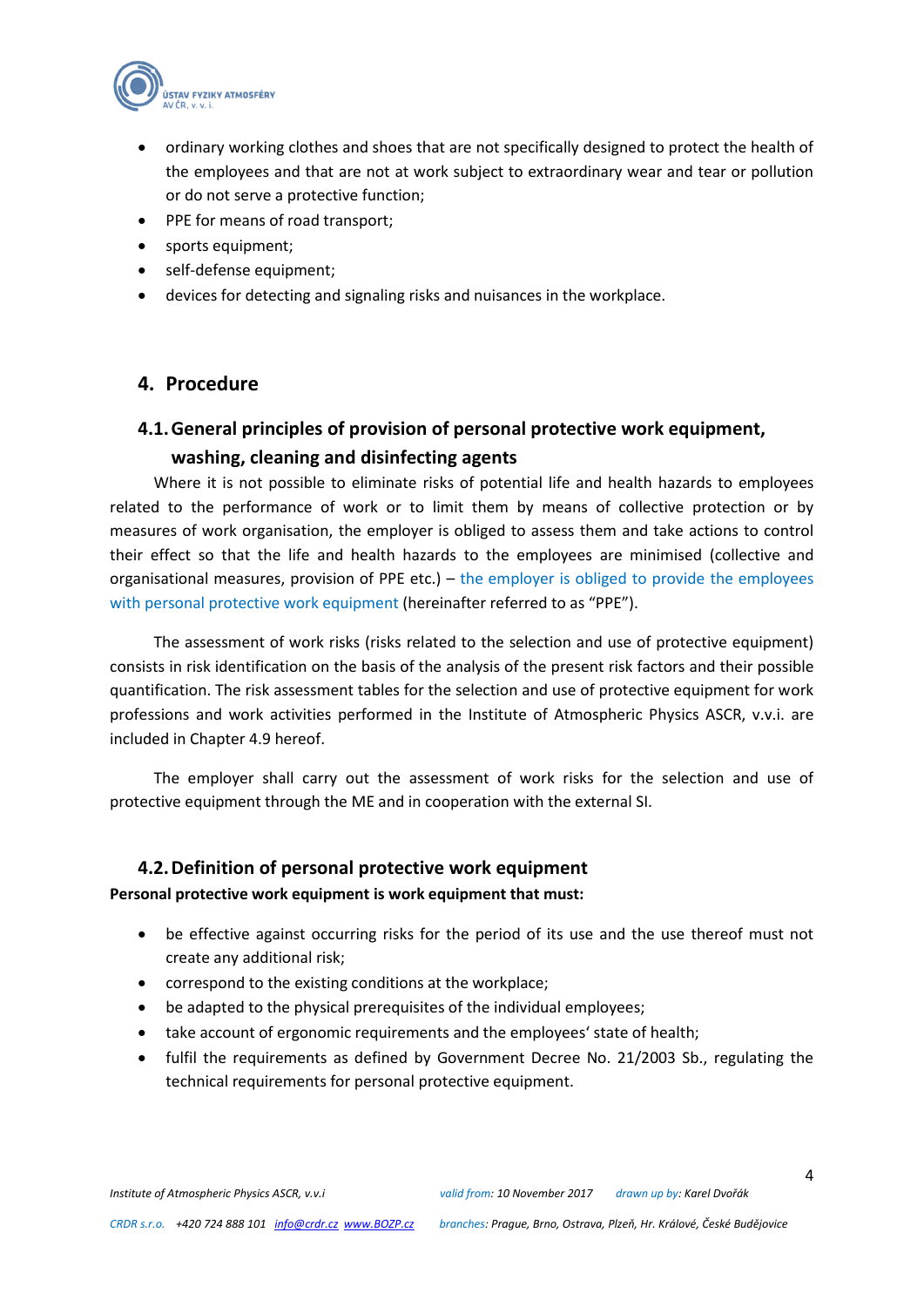

Where the presence of more than one risk makes it necessary for the employees to wear simultaneously more than one item of PPE, such items of the equipment must be compatible with each other.

The employer shall select and allocate personal protective work equipment to the employee on the basis of the results of the risk identification and assessment (risk assessment for the selection and use of protective equipment) and specific work conditions that affect or may affect the employee. The particular risks relate to those parts of the human body that are exposed to the risks. The individual types of the employer's personal protection are assessed according to:

- the risks to which the employee is exposed in the course of their work;
- the risks posed by the item of protective work equipment itself;
- the risks arising from incorrect use of PPE.

# <span id="page-4-0"></span>**4.3.Organisational instructions for the provision of personal protective work equipment, washing, cleaning, disinfecting agents and protective drinks**

The employer – director/ME OSH shall provide the employees with personal protective work equipment on the basis of the list of work professions or activities (Chapter 4.9), which was drawn up according to the particular conditions of the company. This PPE is the property of the company. Further, the employer shall provide the employees with protective drinks in the event of fulfilment of the facts stated in Chapter 4.5.

The director/ME OSH shall determine a suitable space for keeping and storing PPE and protective drinks so that their protective function and quality is not impaired or decreased.

The employer shall provide PPE also to other persons present with the employer's knowledge at the workplace (e.g. during controls, inspections, visits) unless an agreement provides for otherwise.

The employer shall in advance inform the employees of the risks against which they are protected by using the respective PPE and protective drinks. Moreover, the employer must instruct the employees how to use personal protective work equipment, and ensure that the employees use PPE only for the intended purposes.

The employer shall ensure that PPE be maintained in good (usable) condition and adequate hygiene level by necessary maintenance and timely replacement, and further, by means of control of their use.

PPE may be used by more than one employee only if measures to prevent infectious disease exposure have been taken.

The employer shall ensure keeping PPE in usable condition.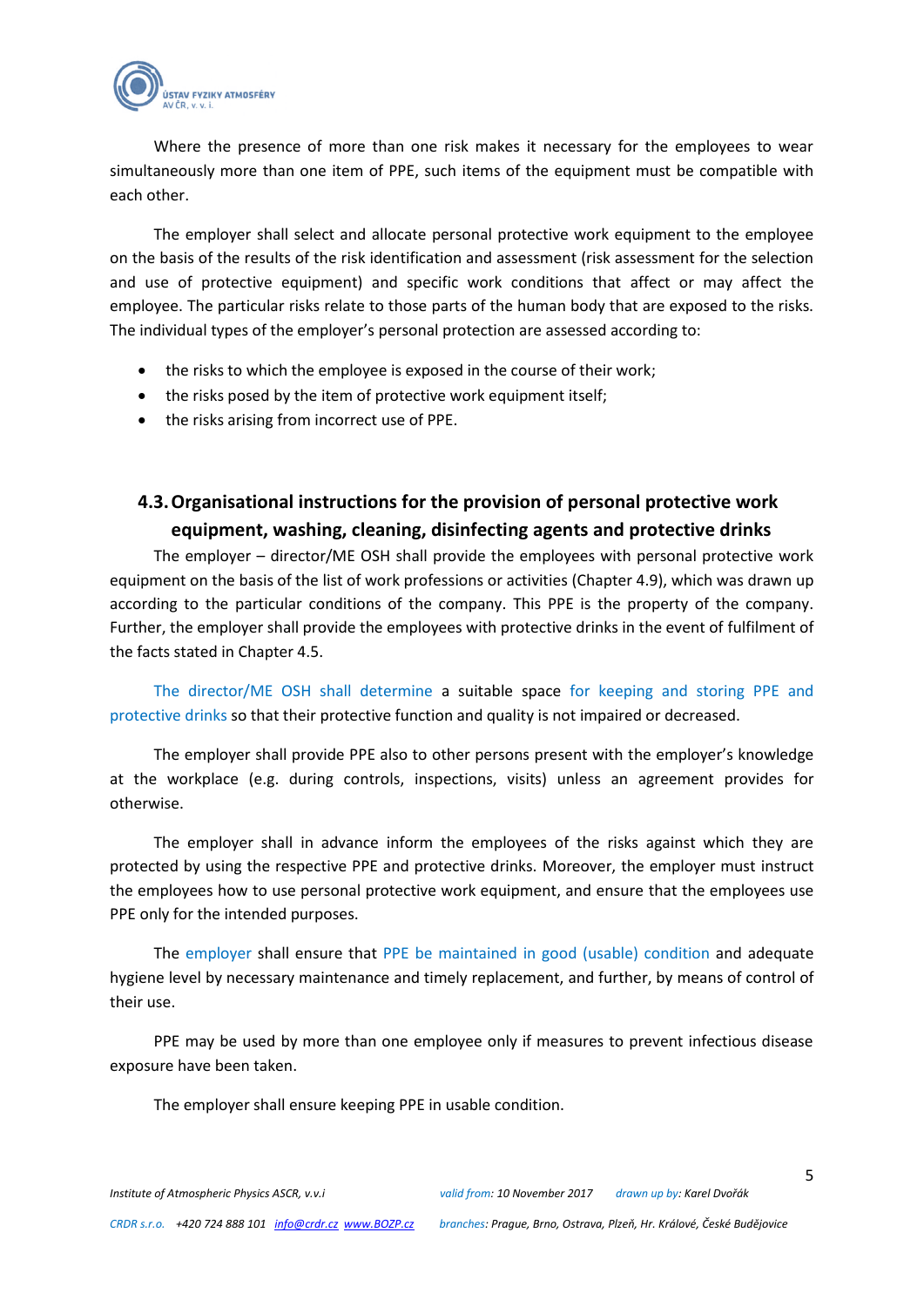

The employees shall be liable for damage to the provided PPE which they caused by losing them, by incorrect or negligible handling, or intentionally, and so they no longer can use them.

The director/ME OSH shall continuously keep records of the provided PPE on the Record sheet of issued personal protective equipment attached in Annex 2 hereto, or other similar document.

#### <span id="page-5-0"></span>**4.4.Provision of washing, cleaning and disinfecting agents**

The amount of provided washing, cleaning and disinfecting agents depends on the extent of pollution at the workplace and is divided into four groups:

| Group | Type of work         | Amount of soap   | Amount of cleaning paste |
|-------|----------------------|------------------|--------------------------|
|       | Particularly soiling | 200 <sub>g</sub> | 900 g                    |
|       | Soiling              | 100 <sub>g</sub> | 600 g                    |
|       | Less soiling         | 100 <sub>g</sub> | 300 g                    |
|       | Clean                | 100 <sub>g</sub> | $\overline{\phantom{0}}$ |

The determined amount of washing, cleaning and disinfecting agents is the amount for one month of soiling work. The amount of soap cannot be increased at the expense of cleaning paste and *vice versa*. The stated amounts are maximum amounts.

The managing employees – ME who, fulfilling their work duties, are present at the workplace where washing, cleaning and disinfecting agents are provided, shall be provided with such amount of these agents that is in compliance with the extent of pollution set out in groups A, B, C, D.

Disposable towels are issued as needed jointly for all the work types. Toilet paper, as well, is issued continuously.

| Work activity classification | Example of profession - work activity                     |
|------------------------------|-----------------------------------------------------------|
| Particularly soiling work    |                                                           |
| Soiling work                 | Building machines operation – engine operator, technician |
| Less soiling work            | Driver                                                    |
| Clean work                   | Company management, administrative employees              |

#### **Examples of work classification with respect to pollution**

The classification of work is only indicative, ME OSH shall decide on specific cases.

#### <span id="page-5-1"></span>**4.5.Provision of protective drinks**

The employer - ME shall provide the employees with protective drinks to protect their health from the effects of heat and cold stress. Protective drinks shall be provided at the workplace or in its immediate vicinity so that they are easily and safely available. Protective drinks protecting against the effects of heat stress replenish the fluids and mineral substances lost through sweating and breathing.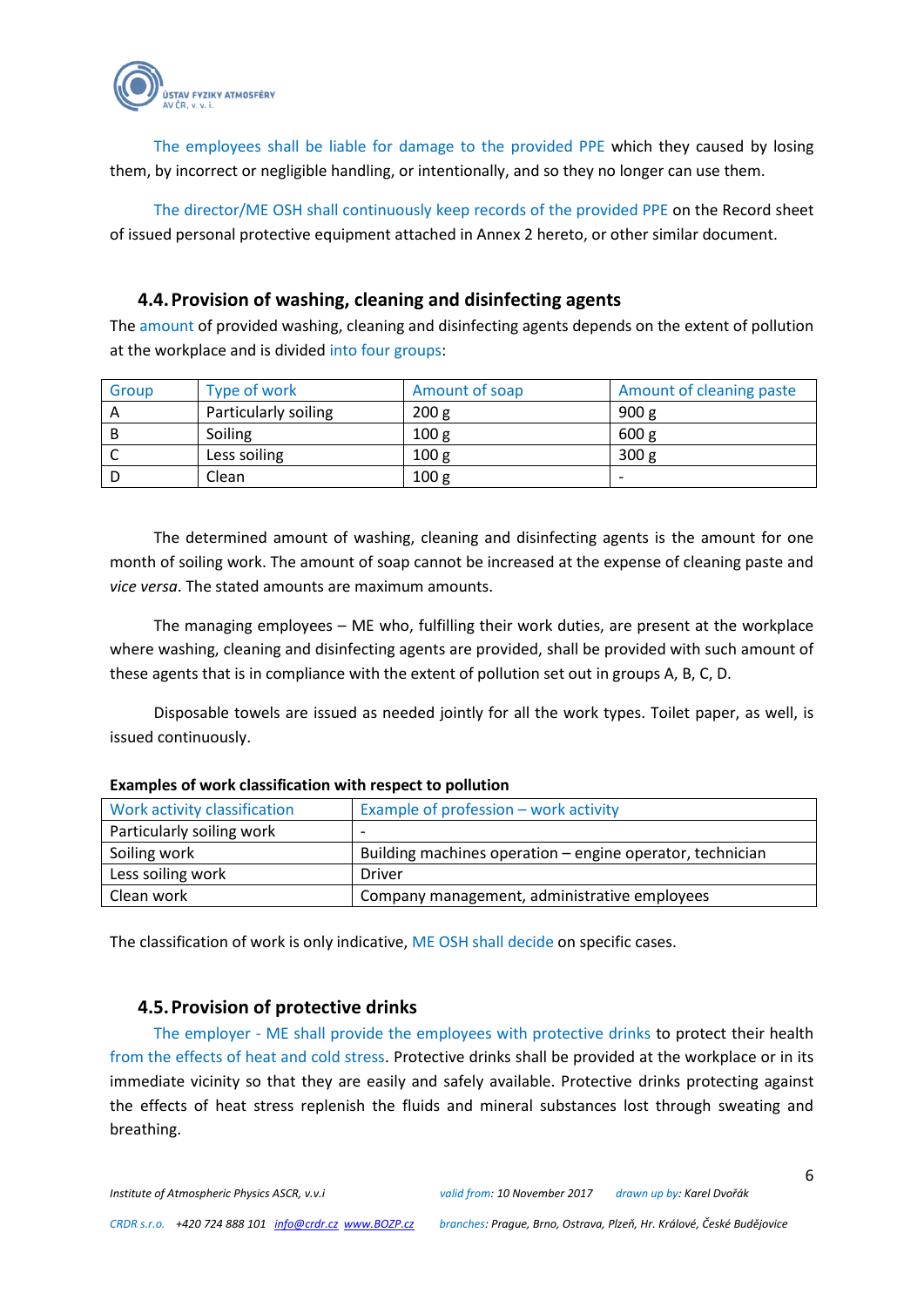

#### **Protective drinks are provided:**

- cold drinks unless entitlement to obtain hot drinks arises for the employees due to permanent work classified in the table below into the work class IIb and higher, reaching T<sub>o</sub> max for the given class in the table below;
- cold drinks unless entitlement to obtain hot drinks arises for the employees due to permanent work at outdoor workplaces if the outdoor temperature of the air measured in shadow between 10 a.m. and 5 p.m. exceeds the value of  $T_0$  max of operating temperature defined for the given work class in the table below;
- during permanent work at outdoor workplaces if the outdoor lowest temperatures measured in the course of working hours are lower than 4°C; hot drinks.

Protective drinks are provided in compliance with the performance of the respective work class in the amount corresponding to the figure set out in the table below. The particular system of provision of protective drinks is organised by ME OSH/ME. It is the responsibility of ME to provide protective drinks.

Protective drinks must not pose any risk to health, must have appropriate temperature and must not contain more than 6.5 percent by weight of sugar. The amount of alcohol in them must not exceed 1 percent by weight; drinks for minors must not contain any alcohol.

| <b>Work</b>  | <b>Examples of activities</b>                                 | T <sub>o</sub> | Provided amount of      |
|--------------|---------------------------------------------------------------|----------------|-------------------------|
| class        |                                                               | max            | protective drinks       |
|              |                                                               |                | for a shift             |
|              | Sedentary work with minimum physical activity, sedentary      | 28             | Not provided            |
|              | work involving light manual work with hands and arms.         |                |                         |
| lla          | Output control, driving a passenger vehicle under usual       | 27             | Not provided            |
|              | traffic conditions. Work while standing, from time to time    |                |                         |
|              | involving slow walk on a flat floor with carrying light loads |                |                         |
|              | and overcoming small resistances.                             |                |                         |
| <b>IIb</b>   | Sedentary work with permanent involvement of hands,           | 26             | 1.5 litres of cold      |
|              | arms and legs. Work while standing with permanent             |                | drinks / 0.5 litre of   |
|              | involvement of hands, arms and legs associated with           |                | hot drinks              |
|              | carrying loads up to 10 kg.                                   |                |                         |
| Illa         | Work while standing with permanent involvement of upper       | 26             | 1.5 litres / 0.5 litre  |
|              | limbs, occasional bending or kneeling, walking.               |                | of hot drinks           |
| IIIb         | Work while standing with permanent involvement of upper       | 26             | 2 litres / 0.5 litre of |
|              | limbs, trunk; walking.                                        |                | hot drinks              |
| <b>IVa</b>   | Work involving intense activity of the muscles of the trunk,  | 26             | 2 litres / 0.5 litre of |
|              | upper as well as lower limbs, and carrying loads weighing     |                | hot drinks              |
|              | 25 kg.                                                        |                |                         |
| <b>IVb</b>   | Work involving large and intense activity of the muscles of   | 26             | 2 litres / 0.5 litre of |
|              | the trunk, upper as well as lower limbs.                      |                | hot drinks              |
| $\mathsf{V}$ | Work involving large and very intense activity of the         | 26             | 2 litres / 0.5 litre of |
|              | muscles of the trunk, upper as well as lower limbs            |                | hot drinks              |

#### **Overview of the provision of drinks**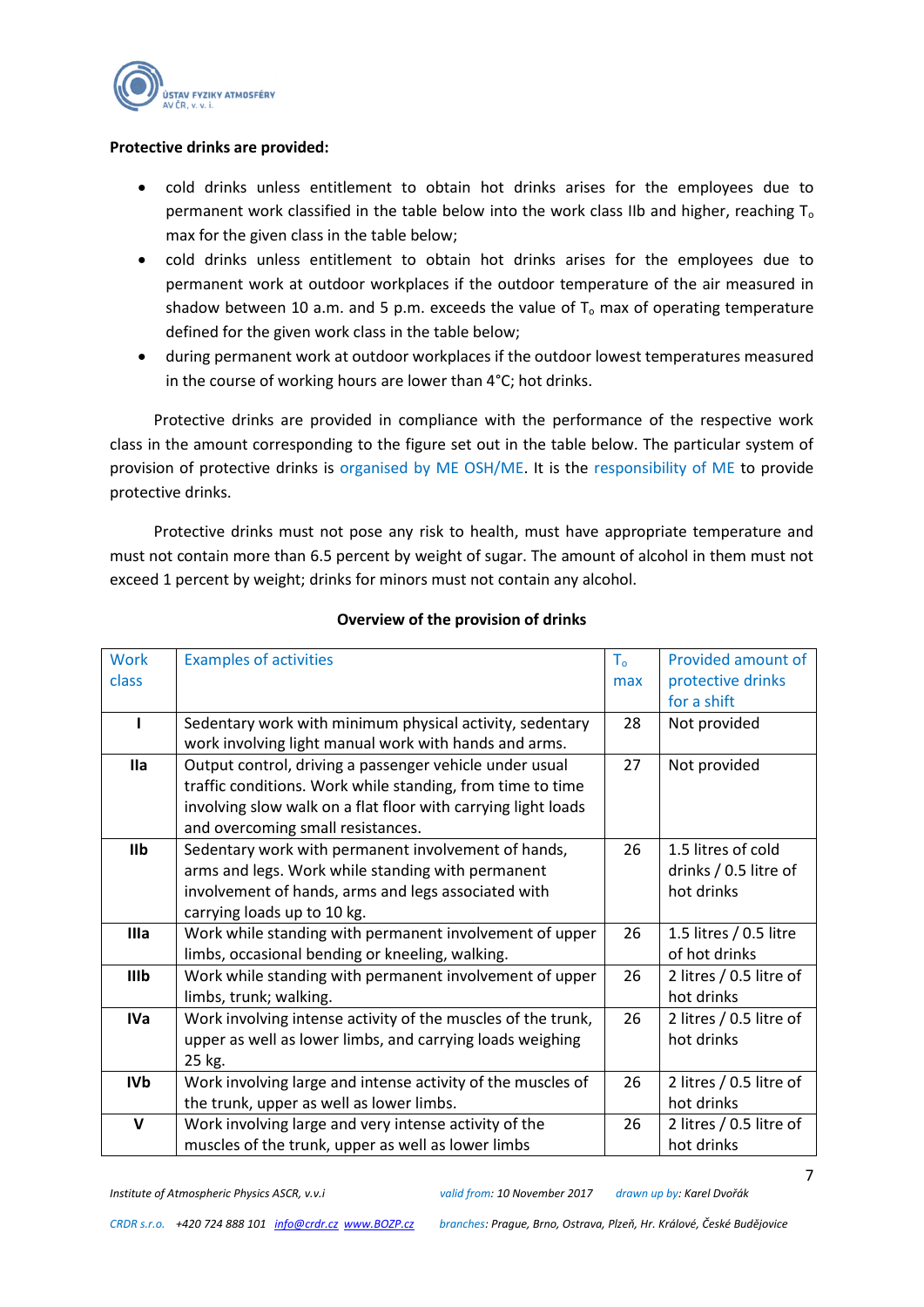

(transport of heavy loads).

#### <span id="page-7-0"></span>**4.6.Powers and duties of managing employees**

- ensure the protection of subordinate employees against injuries and occupational diseases, particularly by preventing and eliminating work risks or by minimising the impact of risks which cannot be avoided, including, without limitation, by adopting and implementing available technical, technological and organisational measures to prevent risks;
- provide subordinate employees with PPE in compliance with the work professions and activities together with the instructions how to use them professionally and economically in cases where the risks of the work performed cannot be avoided or sufficiently limited by technical means of collective protection or by measures of work organisation;
- provide employees with protective drinks in the event of fulfilment of the facts set out in Chapter 4.5;
- check whether the subordinate employees consistently use the provided PPE at work and whether they handle them properly, and permanently demand that the employees fulfil these obligations. Every breach should be provably recorded, including the corrective actions taken;
- when providing PPE including protective drinks, comply with the principles of allocating, including related records of both personally allocated PPE and PPE held in store;
- ensure that PPE be maintained in proper and usable condition in accordance with applicable hygiene regulations, ensure their inspections or possible tests.

#### <span id="page-7-1"></span>**4.7.Duties of employees when using PPE**

- always use PPE in the performance of work tasks for which PPE is allocated;
- treat provided PPE carefully and economically;
- report to the managing employees on any defects on PPE. It is forbidden to use damaged or worn PPE at work;
- be liable for the loss of, damage to or destruction of provided PPE;
- properly consume provided protective drinks in the course of a work shift to replenish fluids and mineral substances lost through sweating and breathing.

#### **4.8.Allocation of PPE**

<span id="page-7-2"></span>PPE shall be allocated to employees according to the list of work activities and professions -Chapter 4.9. hereof; the stated useful life of PPE shall be viewed differentially. For PPE designed to protect life or health, the stated useful life is indicative (useful life is determined by the manufacturer; further, the company is obliged to replace defective PPE with the new one immediately when it loses its functional characteristics). That means that for every item of PPE, an indicative useful life is listed based on the frequency and severity of the risks present, the character and type of work and place of work, and with respect to characteristics of this PPE. Usable time of PPE designed to protect against cold and adverse weather is set at least to the period of 3 years.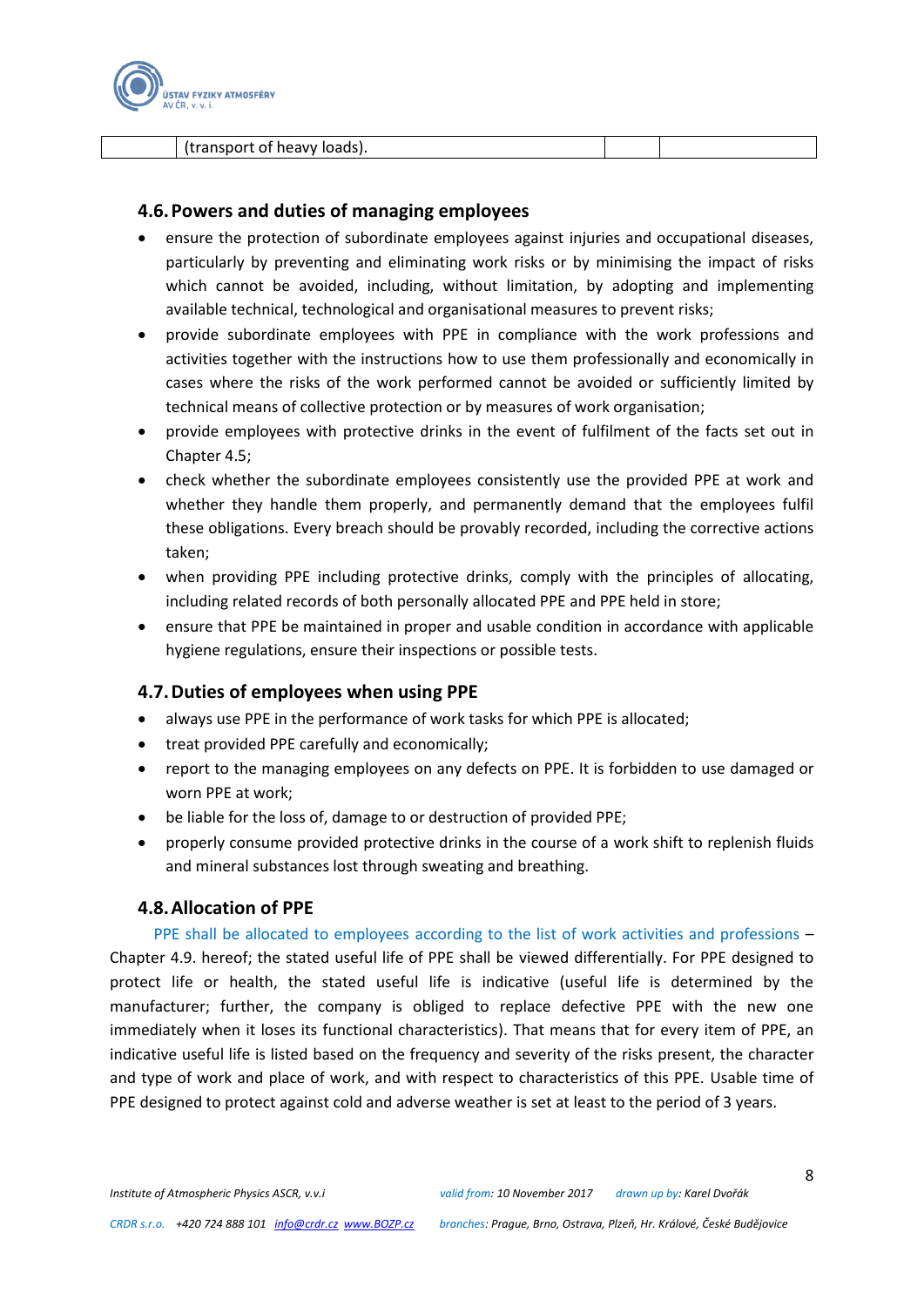

The list of work activities and professions includes the maximum scope of equipment. That means that it is not necessary to provide employees with full PPE if the technological and technical means used and work organisation create such conditions that it is not necessary to provide some of the identified PPE to ensure the pursued level of protection (the risks were eliminated or adequately controlled).

If accompanying documentation – instructions provided by the manufacturer of a machine, technical equipment, instrument of tool (hereinafter referred to as the "machines") sets a duty to use PPE during its operation going beyond the list of work professions and work activities for the provision of PPE, see Chapter 2.9, ME OSH/ME is obliged to allocate such PPE to the operator of the respective machine not later than before the commencement of the work by this machine.

MEs who, within their job responsibilities, perform at the workplace predominantly such activity during which they are exposed to the assessed risks (mechanical, physical, chemical, biological and other risk factors) must be equipped with the same PPE as the employees. Should they perform such activity irregularly or exceptionally, they must be equipped with PPE for the necessary period of this activity. In such case, PPE shall not be allocated to them for permanent use but only lent to them for the period necessary for the performance of this activity.

It is necessary to provide PPE also to persons other than own employees if they are in the organisation during their activity exposed to risks (mechanical, physical, chemical, biological and other risk factors) that cannot be avoided or sufficiently limited.

Provision of PPE to the employees of other companies shall be arranged through individual agreement or other document.

Employees present in areas where there is a hazard of falling objects, and thus a head injury hazard, must be equipped with a safety helmet (though this is not included in the list).

An employee who performs work different from his job classification and is during the performance of this work task exposed to risks (mechanical, chemical, biological and other risk factors) that cannot be avoided or sufficiently limited, is also entitled to be provided with the appropriate PPE.

| Serial no. | <b>Profession</b>             | <b>Equipment</b>      | Period of use in<br>calendar months |
|------------|-------------------------------|-----------------------|-------------------------------------|
|            | Development research worker - | Working shoes         | 24                                  |
|            | work in the workshop          | Working clothes       | 24                                  |
|            |                               | Protective gloves     | as needed                           |
|            |                               | Protective goggles or | 24                                  |
|            |                               | shield                |                                     |
|            |                               | Hearing protection    | 14 days                             |
| 2.         | Observer and ground station   | Working shoes -       | 24                                  |
|            | operator                      | summer                |                                     |

#### <span id="page-8-0"></span>**4.9. List of work professions and work activities for the provision of PPE**

9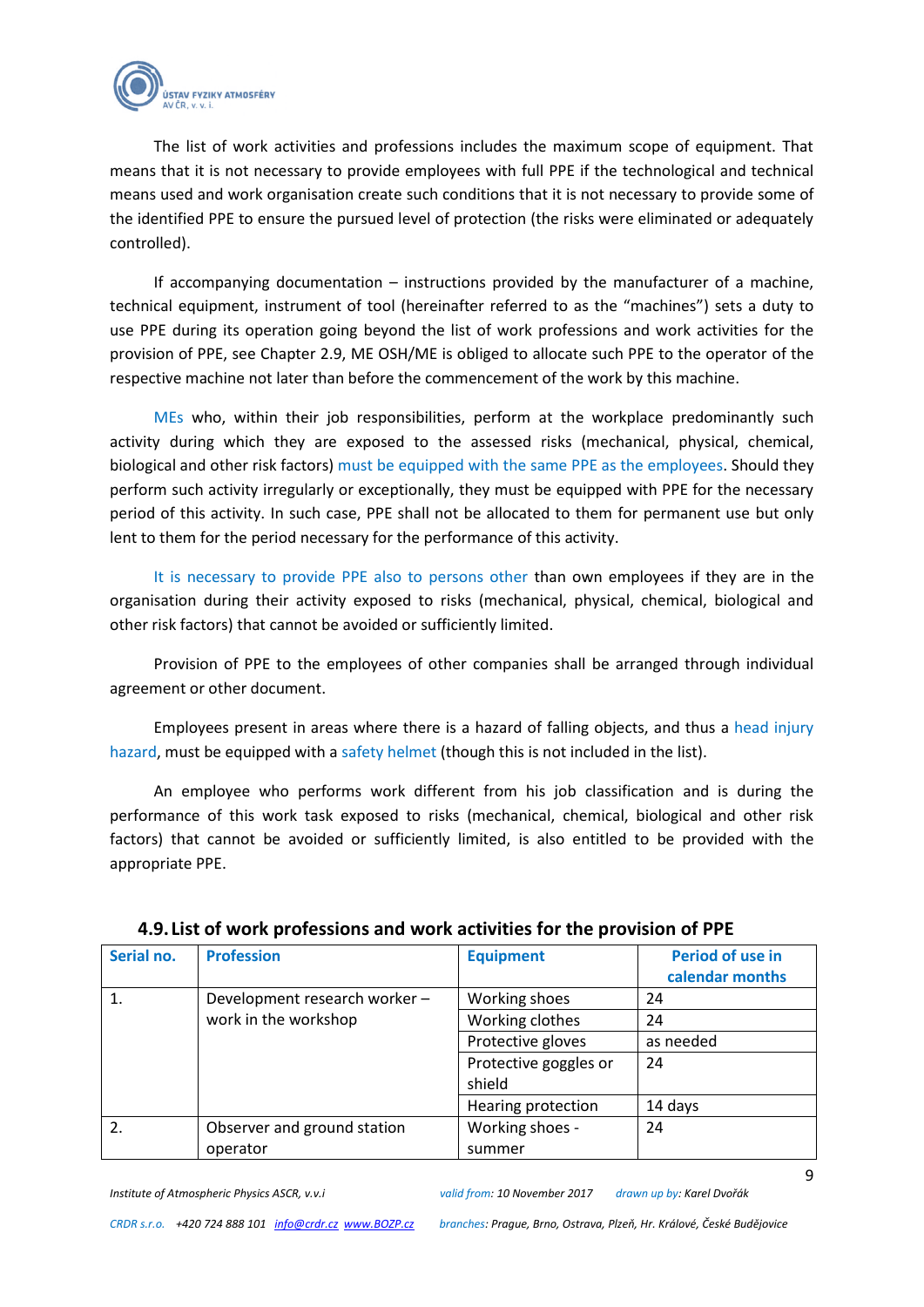

|                                                                                | Working shoes - winter                            | 24        |
|--------------------------------------------------------------------------------|---------------------------------------------------|-----------|
|                                                                                | Rubber boots                                      | 24        |
|                                                                                | Working clothes                                   | 24        |
|                                                                                | Winter work jacket                                | 24        |
|                                                                                | Protective goggles or                             | 24        |
|                                                                                | shield                                            |           |
|                                                                                | Hearing protection                                | as needed |
|                                                                                | Protective gloves                                 | as needed |
| Additional PPE for all professions if they perform the below-listed activities |                                                   |           |
| Working at height or above open                                                | Safety helmet for work                            |           |
| depth                                                                          | at height $-If$ a safety                          |           |
|                                                                                | helmet for work at                                |           |
|                                                                                | height is not allocated                           |           |
|                                                                                | to the employee for his                           |           |
|                                                                                | personal use, the                                 |           |
|                                                                                | possibility of lending of                         |           |
|                                                                                | the safety helmet must                            |           |
|                                                                                | be recorded in the PPE                            |           |
|                                                                                | sheet (including the                              |           |
|                                                                                | place of lending and                              |           |
|                                                                                | signature).                                       |           |
|                                                                                | Fall arrest system:                               |           |
|                                                                                | safety harness, mobile                            |           |
|                                                                                | fall arrester, rope,                              |           |
|                                                                                | shock-absorbing                                   |           |
|                                                                                | lanyard, self-retracking                          |           |
|                                                                                | lifeline. If a fall arrest                        |           |
|                                                                                | kit is not allocated to                           |           |
|                                                                                | the employee for his                              |           |
|                                                                                | personal use (i.e. this                           |           |
|                                                                                | employee is not                                   |           |
|                                                                                | regularly exposed to                              |           |
|                                                                                | the risk of falling from                          |           |
|                                                                                | height), the possibility                          |           |
|                                                                                | of lending of the kit                             |           |
|                                                                                | must be recorded in                               |           |
|                                                                                | the PPE sheet                                     |           |
|                                                                                | (including the place of                           |           |
|                                                                                | lending and signature).                           |           |
| Working with a chainsaw/brush                                                  | Protective helmet with                            | 24        |
| cutter                                                                         | hearing protectors and<br>mesh visor, protective  |           |
|                                                                                | goggles                                           |           |
|                                                                                |                                                   | 24        |
|                                                                                | Cut resistant gloves                              | 24        |
|                                                                                | Safety footwear with<br>steel toe caps, with slip |           |
|                                                                                | resistant and pierce                              |           |
|                                                                                | resistant soles                                   |           |
|                                                                                |                                                   |           |